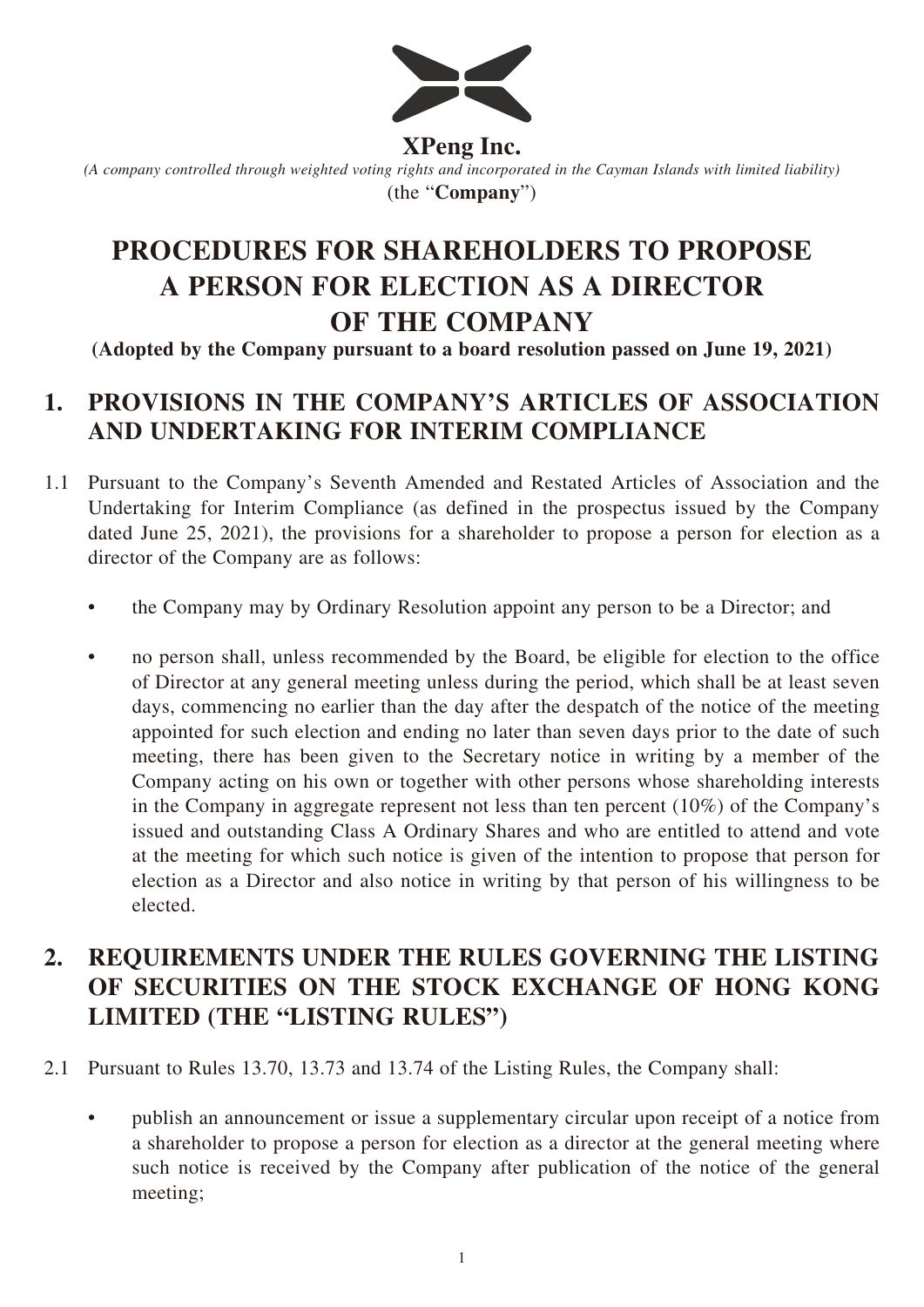- include in the announcement or supplementary circular the particulars required under Rule 13.51(2) of the Listing Rules of such person proposed to be elected as a director;
- publish such announcement or issue such supplementary circular not less than 10 business days before the date of the relevant general meeting; and
- assess whether or not it is necessary to adjourn the meeting of the election to give shareholders at least 10 business days to consider the relevant information disclosed in the announcement or supplementary circular.

#### **3. PROCEDURES FOR SHAREHOLDERS TO PROPOSE A PERSON FOR ELECTION AS A DIRECTOR**

- 3.1 After the publication of the notice of the general meeting by the Company, if a shareholder wishes to propose a person (the "**Candidate**") for election as a director of the Company at the general meeting, they shall deposit a written notice (the "**Notice**") with the company secretary.
- 3.2 The Notice (i) must state the intention of the shareholder concerned to propose the Candidate for election as a director of the Company, (ii) must include the personal information of the Candidate as required by Rule 13.51(2) of the Listing Rules, and (iii) must be signed by the shareholder concerned and signed by the Candidate indicating the Candidate's willingness to be elected and consent to the publication of his/her personal information.
- 3.3 The period for lodgement of the Notice shall commence on the day after the despatch of the notice of the meeting appointed for such election of Director and end on the earlier of (i) seven days after the date of such notice, or (ii) seven days prior to the date of such meeting.
- 3.4 In order to allow the Company's shareholders to have sufficient time to consider the proposal for the election of the Candidate as a director of the Company, shareholders who wish to make the proposal are urged to submit and lodge the Notice as early as practicable before the relevant general meeting.

#### **4. REQUISITION OF AN EXTRAORDINARY GENERAL MEETING BY SHAREHOLDERS**

- 4.1 Pursuant to the Company's Seventh Amended and Restated Articles of Association and the Undertaking for Interim Compliance, shareholder(s) may request the Company to convene an extraordinary general meeting for the purpose of nominating a person as a director of the Company in the following manner:
	- Extraordinary general meetings shall be convened on the requisition of one or more shareholder(s) holding not less than one-tenth (1/10) of all votes (on a one vote per share basis) attaching to all issued and outstanding shares of the Company that, as at